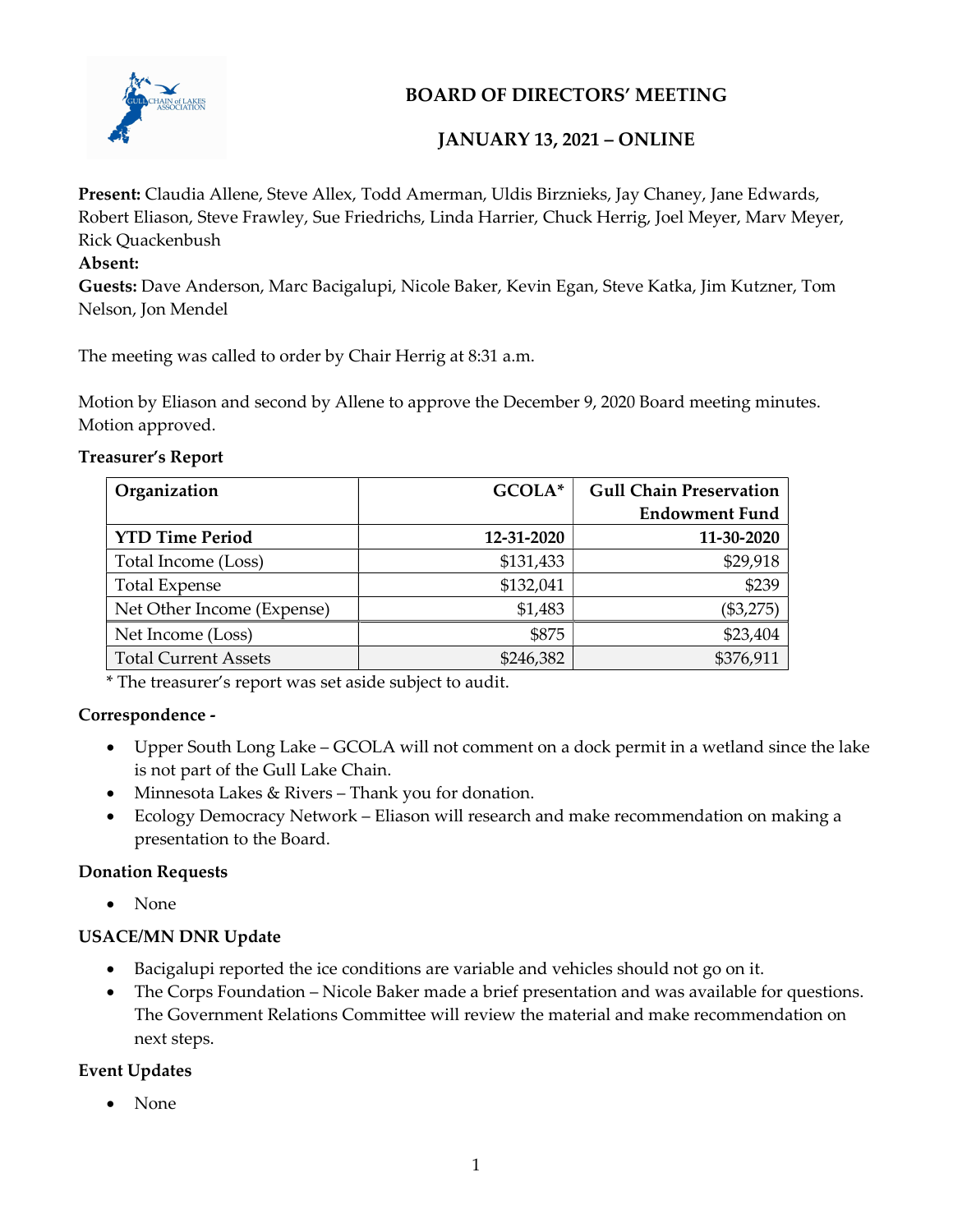

## BOARD OF DIRECTORS' MEETING

## JANUARY 13, 2021 – ONLINE

#### MN COLA Grass Roots Agenda

• Jim Kutzner and Tom Nelson, MN COLA Board members, reviewed the agenda and requested input regarding GCOLA priorities on the agenda items.

#### Compensation

 Motion by Birznieks and second by Harrier to increase the Secretary/Treasurer annual salary by 7% to ensure a commercially reasonable and equitable fair market value for work performed. Motion approved.

#### AIS Committee

 Allex is working with Up the Creek Meats for an article in the next newsletter and will send a copy of the Crow Wing Watershed plan to board members.

#### Communications Committee

 Harrier announced the endowment mailing was delivered in December and two versions of the 2021 infographic has been created with one for the Membership Committee and another for the newsletter. Articles for the spring newsletter are due February 1.

#### Environmental Committee

 Eliason stated that Kris Driessen is coordinating the tree giveaway which will be on May 8 from 10 a.m. to 1 p.m. at Sunshine's Summerhouse.

#### Finance & Audit Committee

 M. Meyer received guidance from Egan that the 2019 audit can be delayed due to COVID-19 Stay Safe MN guidelines. Motion by M. Meyer and Herrig to delay the 2019 audit until fall of 2021.

#### Fisheries Committee

• No report.

#### Gala Committee

 Edwards reported that GiveSmart recommends a silent auction as the best way to raise funds. The Gala Committee is being established and the raffle details are being worked out.

#### Government Relations Committee

- Birznieks summarized the results of meetings with Sen. Paul Gazelka, Sen. Carrie Ruud, Rep. Josh Heintzeman, Rep. John Poston, and Minnesota Lakes & River Advocates (MLR).
- Frawley indicated the Saint Anthony Falls Laboratory enhanced wake study final report will be available in May 2021. The MN DNR sent out surveys to boat owners about boating issues with preliminary results in March 2021.

#### Membership Committee

 Edwards said the 2021 membership dues mailing is scheduled to go out in January and press releases have been sent to local publications promoting membership.